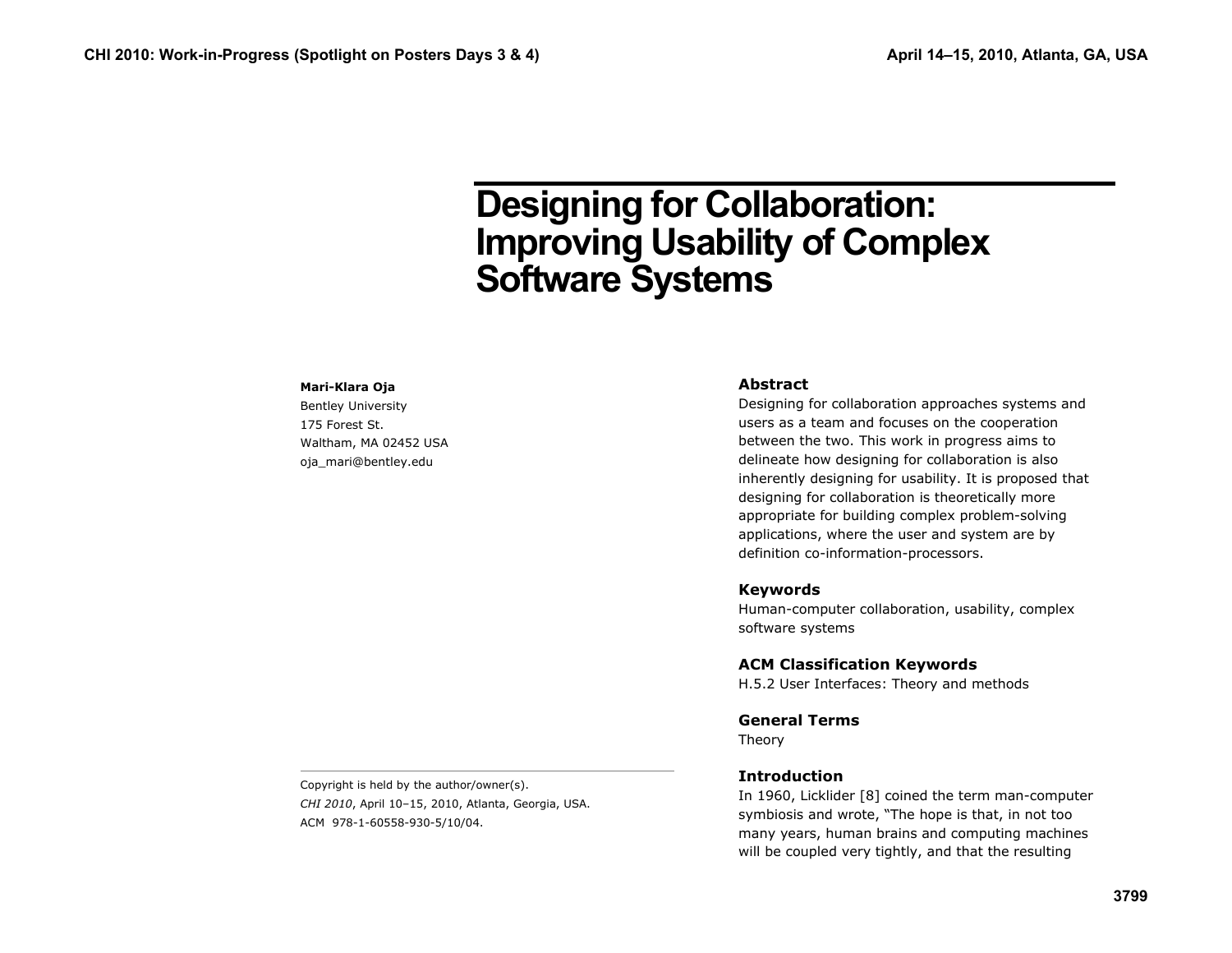partnership will think as no human brain has ever thought and process data in a way not approached by the information-handling machines we know today." In more recent years, a paradigm shift from humancomputer interaction (HCI) to human-computer collaboration (HCC) has been proposed [2,4,12,13,15]. When computer information systems are used as aids in problem solving, users and systems become increasingly "co-information-processors," highlighting the need for "cognition friendly" information systems [2]. Grosz [4] points out that instead of designing "screen deep" human-computer interfaces that let the users talk to machines through interfaces, we should design collaborative interfaces that allow systems to work together with the user. Similarly, Shieber [13] argues that the goal of an interface is to allow users and computers to collaborate on problem solving and distribute tasks according to participant strengths. According to Terveen [15], a unified approach to creating collaborative systems entails both making computers more human-like and also exploiting their unique abilities to complement humans. Rich and colleagues [12] apply collaborative discourse theory to human-computer interaction to build intelligent collaborative software systems. Their approach focuses on mimicking human-human collaboration in humancomputer collaboration.

The aim of this work in progress is to show how theoretically designing for usability is subsumed by designing for effective collaboration. Designing for collaboration takes a wider perspective by focusing on successful human-system cooperation, thus incorporating both the static elements of the interface as well as the dynamics of interaction. Specifically, the goal of this paper is to develop an initial semantic

relation between usability and human-computer collaboration. Its main contribution is the preliminary mapping between usability and collaborativeness. To the author's knowledge, so far no such theoretical link has been systematically proposed.

# **Complex Software Systems**

The paradigm shift from HCI to HCC is especially important when it comes to complex software applications  $-$  "systems, which are used to help structure and solve ill-structured problems" [5]. Decision support systems and safety-critical systems are often cited as examples of complex software applications [3,5]. Mirel [9] states that complex problem-solving involves "ill-defined situations; vague or broad goals; large volumes of data from many sources unprocessed for immediate purposes; nonlinear, often uncharted analytical paths; no pre-set entry or stopping points; many contending legitimate options; collaborators with different priorities; 'good enough' solutions with no one right answer; and underlying patterns structuring open-ended investigations that, due to contextual conditions and constraints, are never performed the same way twice". Building applications for complex problem-solving requires a different type of design process and methodologies, which Mirel calls designing for usefulness, where the goal of the application is not just to simplify work but to be operationally simple, while intellectually sophisticated and nuanced [9].

According to Haynes and Kannampallil [5], complex software applications require great cognitive skill, integration of knowledge from various areas, and advanced instruction and learning; thus, it is not surprising that "screen deep" interfaces to such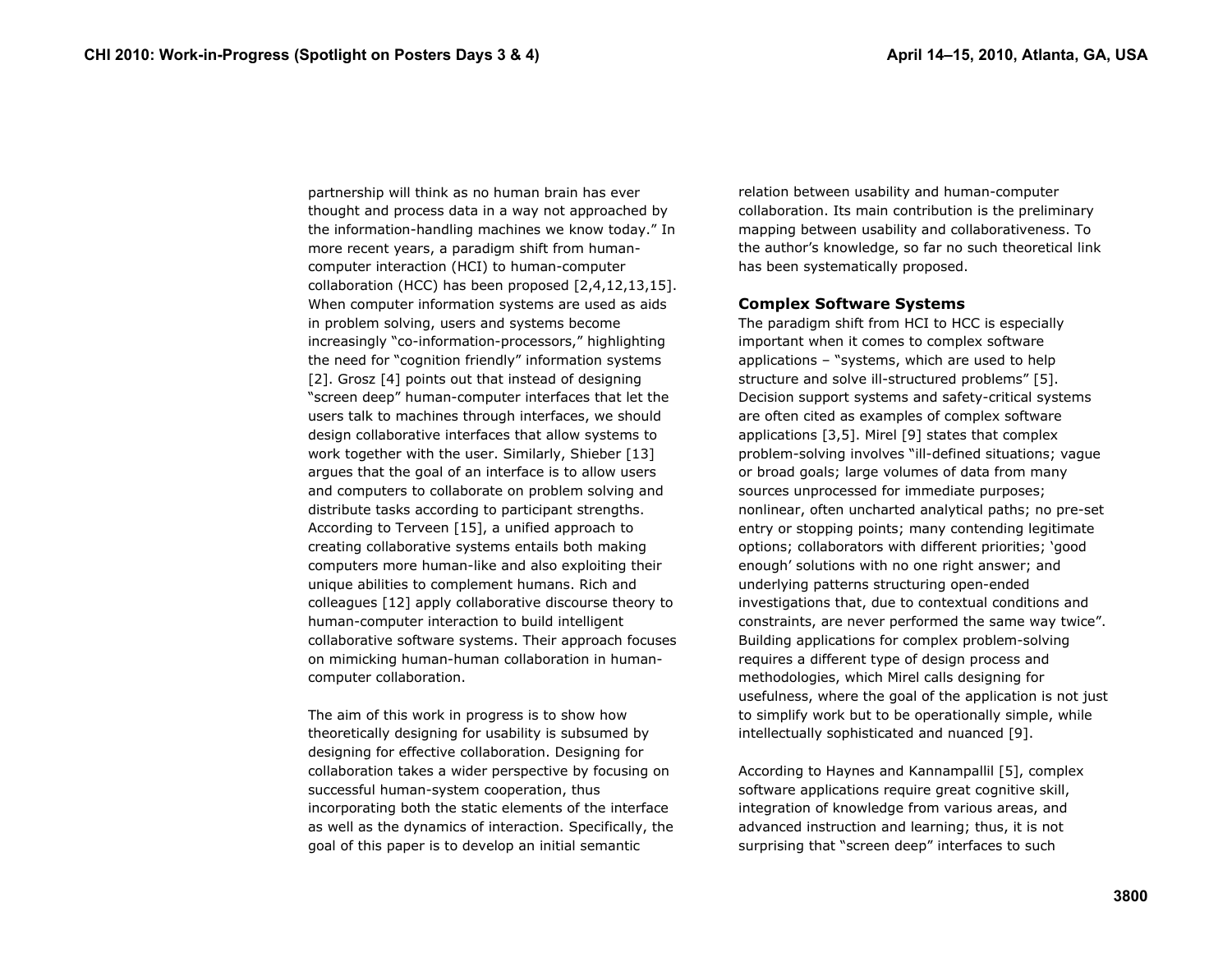systems may not yield the best results in terms of usability. As Mirel [9] points out, most current HCI practices concentrate on ease of use or simplifying the work, and this may lead to "producing good designs but for the wrong problems." Focusing on the superficial elements (such as colors, size, labels, etc.) in usability improvements will probably result in a more intelligible interface, but when the goal is to help users solve complex problems, this may not be enough. In such cases, it is essential that users and systems understand their respective roles and how those fit into the overall task.

Other design and engineering methods, besides designing for usefulness, have been proposed to deal with complex software systems. Cognitive engineering [3] and learner-centered design [14] focus on improving system-human cognitive fit and allowing users to construct better mental models (knowledge) of the system. This work builds on and adds to these concepts by suggesting that, by shifting our view from complex software systems as tools to complex software systems as effective collaborators, we can build better and more usable systems without losing the necessary complexity.

# **Usability**

Usability is commonly defined as "the extent to which a product can be used by specified users to achieve specified goals with effectiveness, efficiency and satisfaction in a specified context of use" [6]. According to Nielsen [10], usability is mainly about how easy an interface is to use, and it consists of five quality attributes - learnability, efficiency, memorability, errors and satisfaction. Although, in recent years, the concept of user experience [7] has become popular and new

definitions, models and methods are proposed frequently, the standard view of usability is still central to HCI. This paper adopts a wide notion of usability by understanding effectiveness, efficiency and satisfaction to include also such things as usefulness, joy of use and the general user experience. The paper proposes that designing for collaboration implies designing for such wider usability.

# **Human-Computer Collaboration**

Human-Computer Collaboration is a process in which human(s) and computer system(s) work together and coordinate their actions to achieve shared goals [12,15]. Terveen [15] proposes that human-computer collaboration should incorporate what he calls the "human emulation" and the "human complementary" methods. Thus, designing for collaborative systems includes both mimicking and modeling human-human collaboration and also the strategic division of tasks according to the asymmetric abilities of computers and humans.

Terveen [15] brings out four characteristics of this unified approach: reification, balance between representation/reasoning and interaction, natural communication, and collaborative adaptation. An inherent strength of graphical user interfaces is to reify, i.e. make things visible, give representation to abstract notions. Collaborative interfaces could reify tasks, plans and goals, thus allowing both the system and the user direct access to shared goals and plans on how to achieve said goals. In order to mimic human-human collaboration, computer systems must be capable of some reasoning about and representation of mental states, actions, etc. Interaction and direct feedback allow the user and system to incrementally provide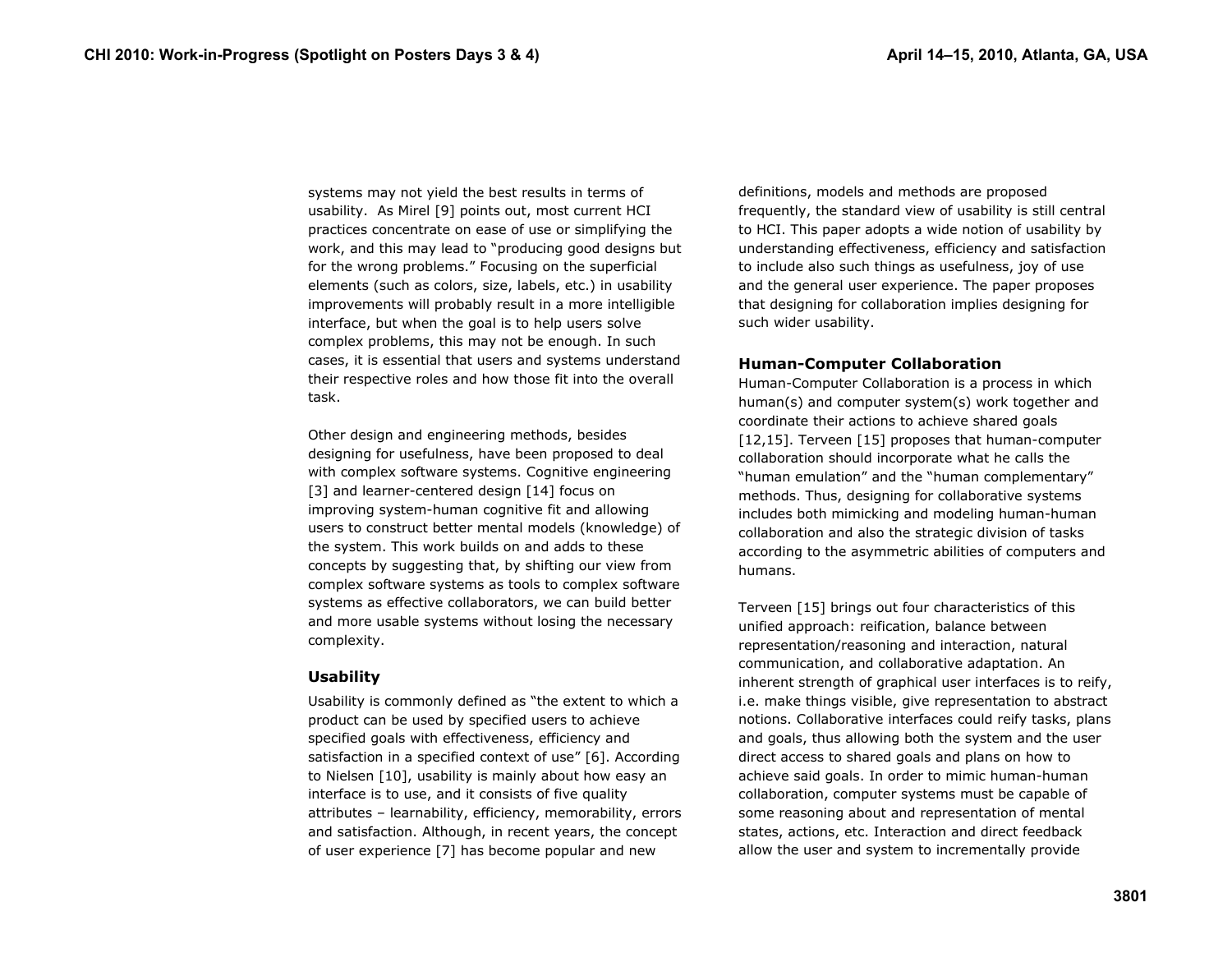relevant information for collaboration, enriching the limited reasoning capabilities of systems. Natural communication should enable both humans and computers to communicate intuitively via natural language, visuals, gestures, touch, direct manipulation, etc. Finally, collaborative systems must evolve together with their users. Based on user behavior, the system should automatically adapt step-by-step, with user feedback taken into consideration at each step, making adaptation a collaborative endeavor.

Grosz [4] reiterates the importance of reification. To enable collaborative functioning, computer systems should "integrate their communications capabilities with their underlying functionality" and be equipped to implicitly or explicitly access user plans and goals. This allows users to interact with the system in a more sophisticated, goal- and task-related manner, rather than just instructionally [4]. According to Grosz [4], collaboration implies a common goal, commitment to achieving this goal, a "shared recipe" on how to achieve the goal, commitment to the success of other participants, and a way to communicate.

Das [2] sees human-computer collaboration as a partnership between the cognitive and the computational processes. Computer systems are very good at computation, which is based on algorithms and precise rules. Often, however, complex tasks cannot be solved through algorithms because no such algorithms may exist or simplified algorithms produce significantly different results from what was intended. Cognitive process, on the other hand, is not restricted by precise rules and can draw upon subjective experiences, feelings, prejudices, etc. to reach solutions not available to purely computational approaches. Thus, in

solving complex problems, a strategic cooperation between computation and cognition is necessary to achieve optimal results effectively. Das [2] clearly supports the "human complementary" approach to collaborative interfaces, stressing the importance of dividing information processing tasks according to the asymmetric strengths of the partners.

Similarly, Shieber [13] argues that collaborative human-computer interaction can be achieved by leveraging user efforts through a more equal division of labor according to partner capabilities. Designing for collaborative interfaces, then, requires a representation of the overall task that is easily decomposable into portions suitable for different problem-solving skills.

Rich and colleagues [12] seem to agree that flexible and adaptable distribution of tasks is a characteristic of intelligent user interfaces. However, they propose that an intelligent user interface "mimics the relationships that typically hold when two humans collaborate on a task involving a shared artifact," thus clearly focusing on emulating human-like capabilities in computer systems. In accordance with the other authors, they agree that collaboration implies common goals, pooling of capabilities and resources, communication and coordination [12].

# **Designing for Collaboration**

Based on well-known and widely accepted usability heuristics [11], the paper will now examine how human-computer collaboration incorporates usability. There is not enough space here to do justice to all ten usability heuristics. However, the three heuristics included in the following discussion should provide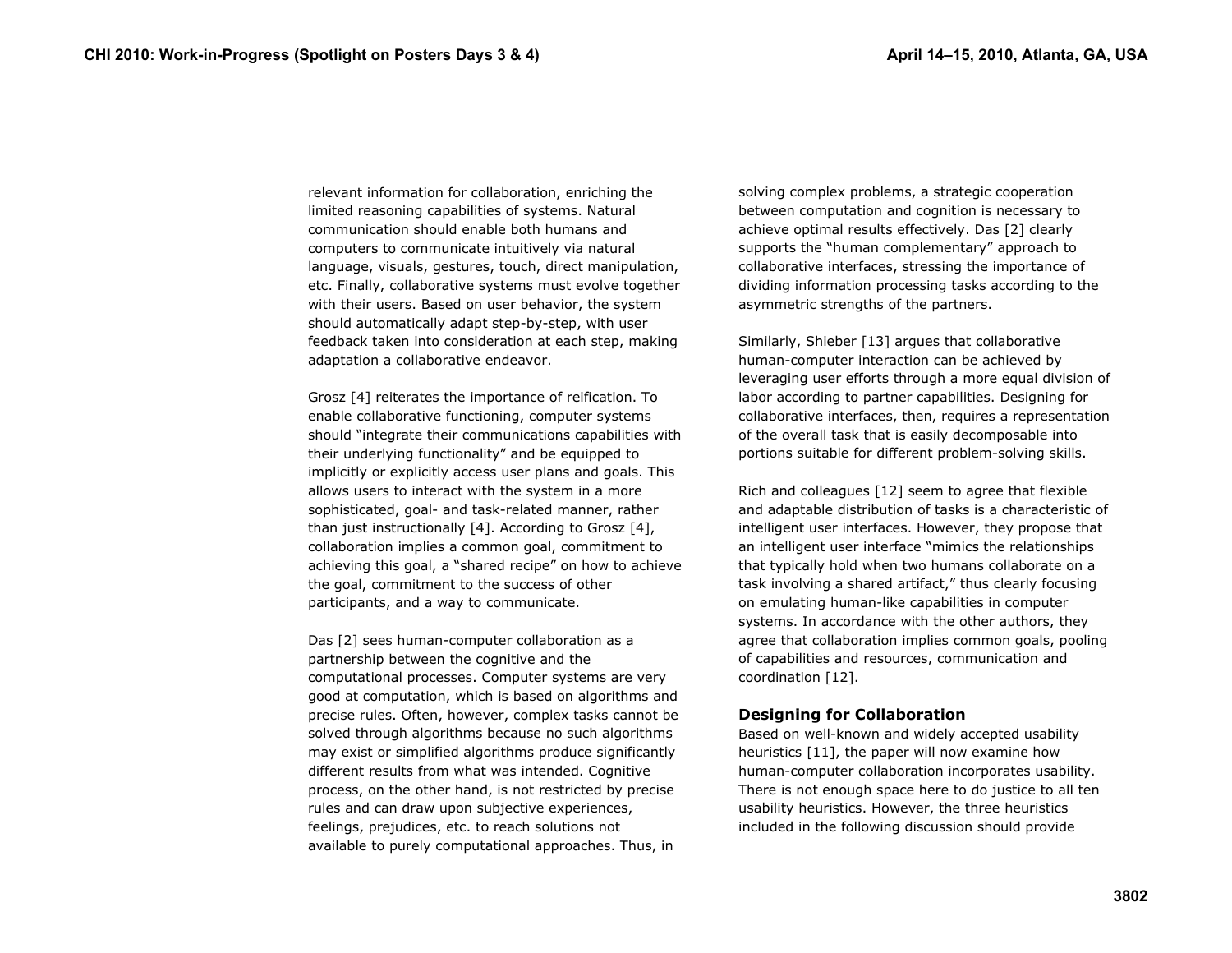some insight into the perspective of designing for collaboration and how it entails usability.

Nielsen's first heuristic is about visibility  $-$  it is essential to keep users informed about what is going on with the system at all times through appropriate and timely feedback [11]. Designing for collaboration stresses the importance of reification, making visible and manipulable system status, communication messages, user tasks, plans and goals as well as other collaboration-relevant knowledge. Reification is the basis for successful communication and the establishment of a shared goal in human-computer collaboration. The usability heuristic of system status visibility is thus a small part of the communication strategy in a collaborative interface. For example, imagine a writer's aid similar to the one proposed in [1]. According to Nielsen's heuristic, when the system is searching for a specific citation, it should inform the user about its activity through a status message. According to the collaboration paradigm, the system should not only display a status message, it should also make clear and manipulable what the system is searching for, how is it doing the search and how to improve the search when necessary. Furthermore, the system could also help the user keep track of his/her own progress within a task. For example, the system may show how many citations in a paper have been completed and how many still need user input as well as highlight the incomplete citations. The system should do all this without directly interfering with the user's work.

The heuristic called "flexibility and efficiency of use" [11] caters to the needs of more experienced users. Interfaces should allow users to tailor their frequent actions to best suit their habits and skills. In designing for collaboration, adaptation becomes a collaborative endeavor in itself. User input, such as customizing frequent actions, is mixed with automatic system adaptation based on personal usage patterns, with one feeding into the other. Continuing with the example of a collaborative writer's aid  $-$  the usability heuristic requires that the system, among other things, enable users to create shortcuts to their favorite actions, such as search by  $(...)$ , etc. Designing for collaboration should allow, besides users creating shortcuts, also the system to propose defaults, such as search by keyword, if that is the most frequently used option. The final personalized version of the writer's aid is based on both user and system input, with the user being able to change system proposed defaults.

"Match between system and the real world" heuristic focuses on the intuitiveness of the system. It is essential for usable systems to speak the user's language, instead of using technical terms and jargon. Information should be presented in a natural and logical order, corresponding to the user's expectations. In collaborative systems, the focus is on natural bidirectional communication between the user and the system, thus, it is important that the partners share a mutually suitable language. Let us take the writer's aid as an example again. A usable writer's aid would use common and sensible functions for commands (search, show, cancel), and present specific options in a habitually expected manner (drop-down lists, visual aids). A collaborative writer's aid would do the same, but in both directions and using more sophisticated interaction forms than just button-clicking and fieldfilling. For example, suppose the system has found a correct citation, the user accepts it and decides to